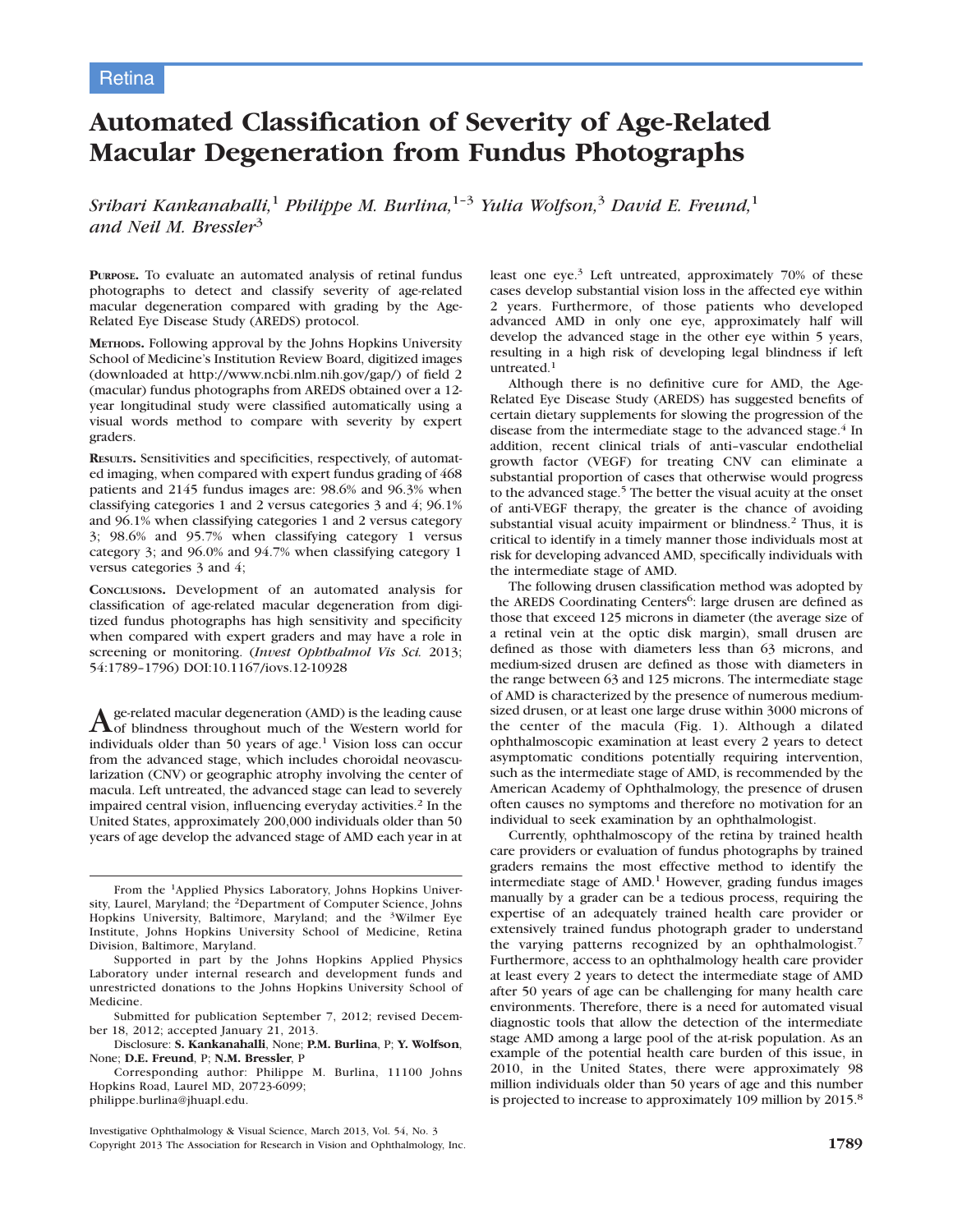

FIGURE 1. Examples of four fundus images with increasing AMD severity. Top left: An AMD category 1 (no AMD). Top right: An AMD category 2 (early AMD). Bottom left: An AMD category 3 (intermediate AMD) with geographic atrophy. Bottom right: An AMD category 4 with evidence of both neovascularization and geographic atrophy (advanced AMD). As seen in these images, the background retina can show variations in hue and the retinal fundus images may have various artifacts.

A substantial body of work has been devoted to the design of automated retinal image analysis (ARIA) algorithms. Although ARIA algorithms for diabetic retinopathy or glaucoma are showing promise, $9$  less progress, in the opinion of the authors, has been made in the area of AMD. Some AMD detection methods require user intervention.<sup>10</sup> Recently, researchers have emphasized automated approaches by using adaptive equalization and wavelets $11$ ; applying mathematical morphology<sup>12</sup> on angiographic images; using adaptive thresholding13; exploiting probabilistic boosting approaches for the classification of nonhomogeneous drusen textures<sup>14</sup>; using probabilistic modeling and fuzzy logic<sup>15</sup>; applying histogram normalization and adaptive segmentation<sup>16</sup>; exploiting texture discrimination and the intensity topographical profile<sup>17</sup>; utilizing morphologic reconstruction<sup>18</sup>; employing a histogram-based segmentation method<sup>19</sup>; or, finally, using basic feature clustering to find bright lesions.<sup>20</sup> The interested reader is also referred to a recent review<sup>9</sup> of ARIA techniques.

The objective of our study was to develop and assess methods to automatically process fundus images based on a ''visual words'' approach, in order to reliably detect evidence of AMD as well as accurately categorize its severity. Because the key factor in mitigating the worsening of AMD as it progresses from the intermediate stage to the neovascular form (and potentially, in the future, the geographic atrophic form) is early intervention, the ultimate goal is to implement these algorithms in a public monitoring or screening system that is convenient and easily accessible to the general public. In

essence, the system would analyze fundus images of an individual and quickly provide results including a grade of AMD severity and, if necessary, a recommendation to see an ophthalmologist for further evaluation, while avoiding falsepositive referrals.

A natural approach for finding and classifying AMD patients consists of automatically finding drusen in fundus images (which is the aim of most of the above-cited studies) and then using this to detect and classify the severity of AMD. This task may be difficult due to variations in patient-specific appearance (variability in pigmentation of the choroid as well as drusen appearance within and across subjects), and it may be challenging to identify stable image features that are characteristic of drusen that can be used to build a robust classifier that will perform reliably over a large data set. Because of this, the current study uses an alternate strategy that focuses on classifying the entire fundus image, as a whole, as opposed to looking only for specific drusen or other lesions.

# **METHODS**

### Algorithm Development

In this section, we first discuss the AREDS fundus images data set (dbGAP) and how the images ultimately were selected for this study. Next, the main steps and techniques of our AMD severity classification algorithm are described in detail.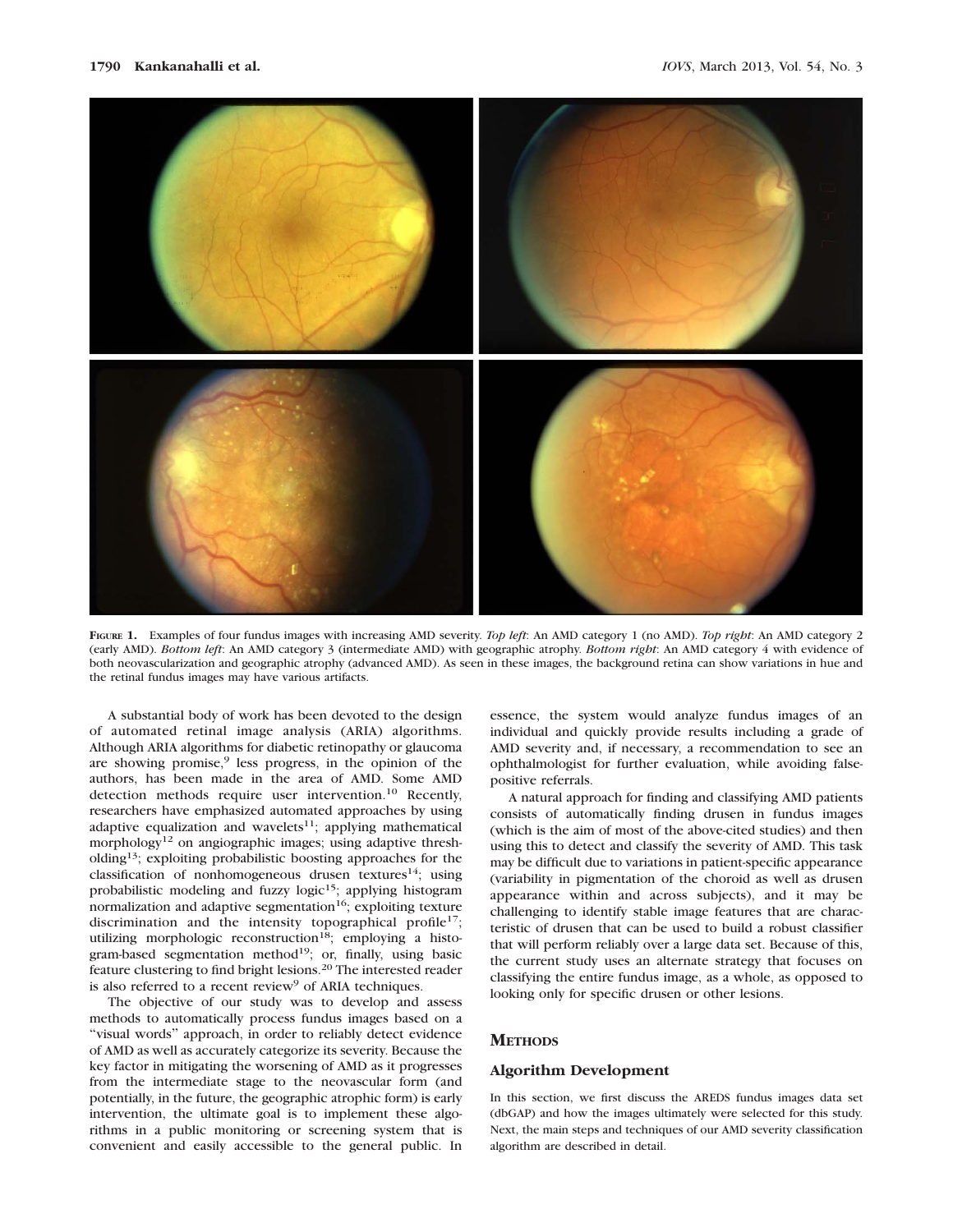#### AREDS Data Set of Images

Although the AREDS study involved thousands of participants, a subset of 600 subjects was selected by the National Institutes of Health (NIH) for genome studies. These consisted of 200 control patients, 200 neovascular AMD cases, and 200 geographic atrophy AMD cases.<sup>21</sup> These patients were followed over several years (median of 6.5 years and up to a total of 12 years), during which time a number of patients evolved to the more advanced stages. A data set consisting of additional information on these 600 patients, including fundus photographs, was made publicly available by the NIH. This data set is known as the AREDS dbGAP. A set of fundus photographs was digitized from 595 of these 600 patients forming a set of over 72,000 images graded for AMD severity.<sup>21-24</sup> For each patient and for each examination, several fundus photographs were taken of the left and right eyes. In particular, for each eye, left and right stereo pairs were taken for three fields of view: field 1M (centered on the temporal margin of the disc), field 2 (centered on the macula), and field 3M (centered temporal to the macula). Of these 595 participants with available fundus imagery, only 527 consented to reveal their AMD categories. Of all the retinal images available for these 527 participants, only field 2 images were used in our study because they are centered on the macula, resulting in 11,344 images in all. From all these images, an additional selection process (explained in the following text) was used to create a subset of good quality images for our study. This resulted in 4205 images, corresponding to 476 unique patients from the aforementioned 527 patients. From this set of images, when two stereo images of the same eye of the same patient on the same visit were present, we kept only the one classified as better quality (to remove what was for our purposes essentially redundant data). This resulted in a final number of 2772 images that were used in our study to train and test our AMD severity classifier algorithm. It should be noted that the good quality image selection step may have eliminated one right image, but not the corresponding left image of a stereo pair for some eyes, or vice versa (i.e., the right stereo image may have been classified as bad quality but the left was classified as good, or vice versa). Consequently, it is possible for the final number of images (2772) to be greater than half of the set from which it was derived (4205). The above-mentioned numbers of images and corresponding patients are summarized in Table 1.

In addition to the field 2 images, database tables provided by the NIH list the level or category of AMD severity associated with each image. Specifically, each image is assigned an AMD category from 1 to 4, with category 1 representing images showing minimal to no evidence of AMD, category 2 corresponding to the early stage of AMD,<sup>25</sup> category 3 corresponding to the intermediate stage of AMD, and category 4 representing images from patients with the advanced stage of AMD. Figure 1 shows a typical example for each of the four AMD severity categories.

# Description of the Classification (Algorithm) Approach

Method Motivation and Summary. Our approach to automatically classifying fundus images for AMD severity is built around the concept of visual words, also known as ''bag of words.''<sup>26</sup> This method was first used in the field of automated text classification. For example, suppose that the problem is to teach a computer to distinguish among newspaper articles on three news categories such as politics, sports, and business. The first step of this method is to determine what the salient words are—that is, the method automatically selects keywords such as "president," "congress," "stocks," "campaign," and "score," based on their importance. Next, a training phase is used in which the algorithm is provided example articles on the three news categories. During the training phase the algorithm is told under which category each article falls, and it infers the relative frequency (histograms) of all selected keywords in each article category. Given a corpus of new and uncategorized articles, the method would then categorize each article by looking at the frequency of each keyword it contains and selecting

TABLE 1. Number of Images and Corresponding Unique Patients Available in Our Study

| $Field + Steps$                                     | Patients Images |        |
|-----------------------------------------------------|-----------------|--------|
| Field 2                                             | 595             | 12.401 |
| Field 2 (patients consenting to release categories) | 527             | 11.344 |
| Field 2 (postquality check)                         | 476             | 4.205  |
| Field 2 (postelimination of stereo pairs)           | 476             | 2.772  |

Number of images and corresponding unique patients available in our study after (1) considering only patients who consented to release their AMD categories, (2) additional selecting for good quality images, and (3) removing redundant stereo image from possible stereo image pairs.

the category that has the closest histogram. This entire approach can be transposed to the problem of classifying retinal images into different categories of affected eyes, by substituting newspaper articles with fundus images and visual words with visual features computed in these fundus images.

Salient Visual Features. Recently the visual words approach has been adapted by the computer vision community<sup>26</sup> to perform classification of images. As noted earlier, when used in this context, "salient visual features" take on the role of newspaper articles' keywords. Such features can be automatically characterized using robust feature detection methods such as Scale Invariant Feature Transform (SIFT) or Speeded Up Robust Feature (SURF). After all visual features in a set of training images have been detected, a K-means clustering approach is used to find centroids of the features. K-means clustering is a classical technique used to partition a data set into K different clusters and to find the clusters' centroids. The method is an iterative process that alternates between (1) ascribing data points to the clusters' centroids and relabeling them accordingly and (2) recomputing the clusters' centroids given the newly formed clusters.<sup>27</sup> Next, the method reduces the number of all selected visual features across all training images to a smaller, user-specified number of representative features, forming a data set of so-called visual words. The set of training images is used once again to find the relative frequency of each of the visual words from images of each AMD category, forming prototypical visual word histograms that are characteristic of each AMD image category. As described earlier, any new test image is then simply classified as follows: salient visual features are detected, a histogram is created, and the image is ascribed to the category whose visual word histogram most closely matches the visual word histogram of the test image. Other than selecting the number of visual words and providing images for training, the method does not need any additional input or supervision and is agnostic to the type of category or classification to which it is applied.

Preprocessing to Obtain Region of Interest. Retinal images almost always have a black border that needs either to be avoided or eliminated. Within the AREDS database there are many images where the macula is off center, the border is lighter than pure black from flash or other photographic artifacts, red timestamps are placed on the border, or other artifacts are present besides the desired retinal area (see Fig. 2). To accurately and consistently obtain the region of interest (ROI), the following steps are used: (1) the green channel of the red– green–blue (RGB) image is extracted and, to improve speed, resized to one-eighth size. (2) A 9  $\times$  9 median filter is applied and then a binary image is created by thresholding (i.e., pixels above a prescribed value are set to 255 and those below to 0). (3) Next, a morphologic opening and closing is applied with a round  $3 \times 3$  structuring element, to eliminate background noise, timestamps, and other artifacts that are sometimes present in the AREDS images. (4) The minimum enclosing circle around all of the remaining points is found, and the inscribed square within that circle becomes the ROI where the rest of the algorithm is applied. (5) The full image is then cropped to this square region and, to minimize processing time, resampled down to 700  $\times$ 700 resolution.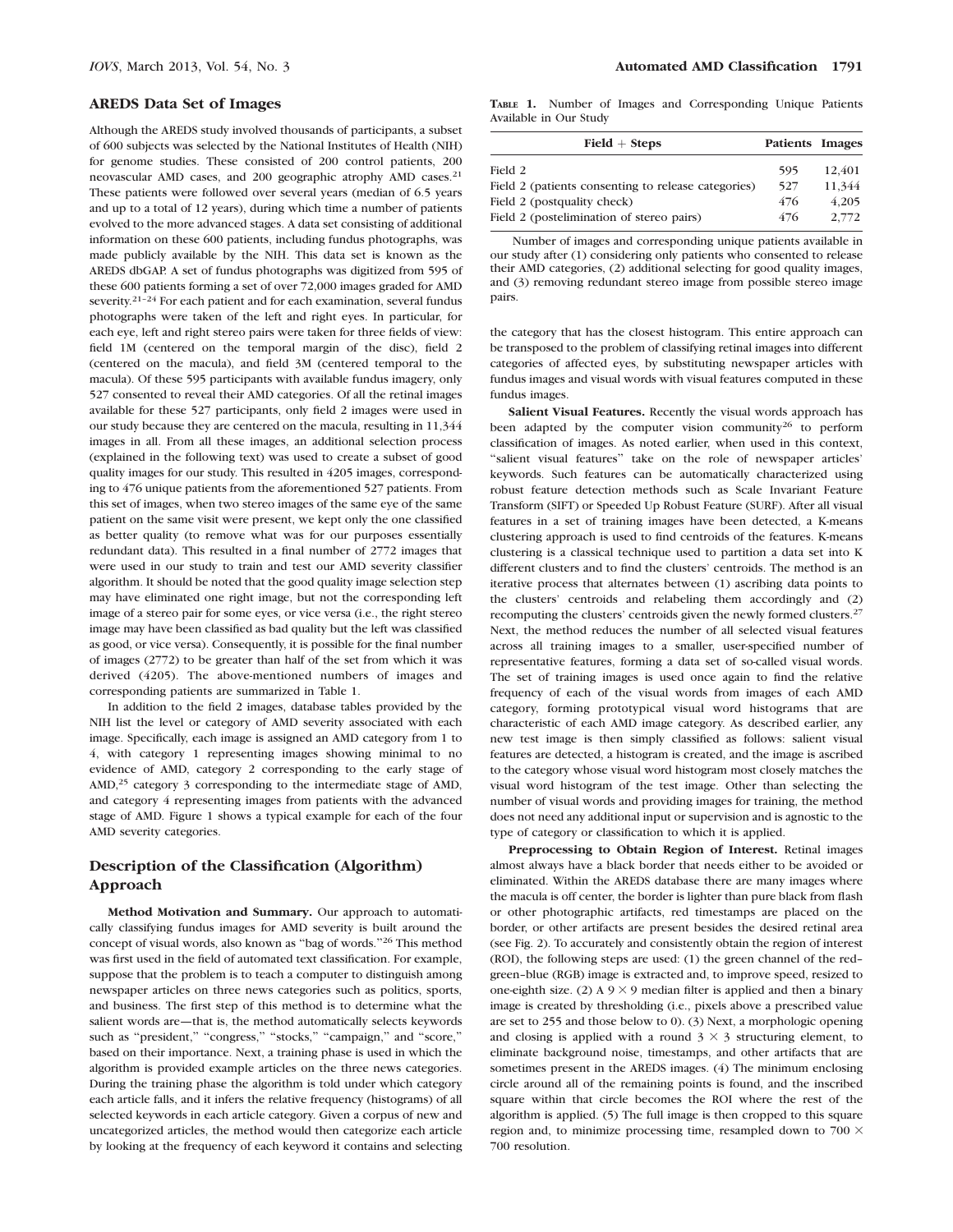

FIGURE 2. Examples of poor quality images: (top left) poor media, possible inadequate dilation, (top right) lateral misalignment, (lower left) poor focus, possible retinal layer separation (not the same focal plane for the lower arcade and the optic disc), and (lower right) grid still attached to fundus photograph.

Preprocessing to Remove Large Background Intensity Gradient. Images are affected by various degrees of intensity gradient variation that depends on the acquisition conditions. To remove this background intensity gradient, a new image is created by the following: (1) smoothing the green channel with a large median filter set to onefourth of the image width, (2) subtracting the median filtered image from the original image's green channel, and (3) multiplying the result by 2 (to increase contrast) and adding 127.

Keypoint Detection and Feature Vector Descriptor Extraction. To find keypoints (i.e., visual salient features), a SURF detector is used on the image resulting from the previous step. The SURF algorithm exploits a technique known as integral images to quickly find the image second derivative (the Hessian) and apply approximate Gaussian filters at multiple scales. Each scale is known as an octave, and each application of the Gaussian filter forms one layer. Here, keypoints are detected using ten octaves, three layers per octave, and a Hessian threshold of 600. The original image is then converted from the RGB color space to the L\*a\*b\* color space28 and a SURF descriptor for every keypoint is then computed for each L\*a\*b\* channel. These three descriptors are then concatenated into one. This aids in classification because color is an important visual cue in finding retinal anomalies. Briefly, we remark here that the L\*a\*b\* color space is more representative of the way humans see and has several technical advantages over the more traditional RGB or HSV (i.e., hue, saturation, and value) spaces. In particular, metrics for measuring distance between colors are essentially Euclidian. Furthermore, tones (Lightness) and colors (the a channel is green or magenta hue and the b channel is blue or yellow hue) are held separately; thus, one can vary one without altering the other.<sup>28</sup>

Vocabulary Creation. A vocabulary of visual words is created from the keypoint descriptors of the set of AMD-positive (i.e., categories 3 and 4) images. The rationale for not including all images is that AMD-positive images contain all features (vessels, optical disk, artifacts) that are present in AMD-negative images plus drusen and other lesions (geographic atrophy, pigmentation, and other features). A vocabulary of 100 visual words for two-class classification problems is used, and 300 visual words for three-class problems. The visual words are selected as the centroids found using K-means clustering. We emphasize here that this needs to be done only once; the same vocabulary is used for each subsequent run.26

Spatially Dependent Histogram Generation. To reflect the fact that AMD severity is graded by taking into account the location of the drusen and other AMD-related lesions, with the macular region taking a preponderant weight in the decision process (see Fig. 1 in AREDS Report No.  $6^{25}$ ), the feature selection is region dependent. This is based on subdividing the fundus image in predefined concentric regions. Several options are considered and compared in the Results section (see Fig. 3). Consequently, based on their distance from the center of the image (which corresponds approximately to the macula in most images), feature descriptors are grouped into several different sets and importance weights are applied to the histograms of each region based on distance of the region from the center, to emphasize regions close to the macula. Regional histograms are then concatenated back into a single large histogram for the entire image. This concatenated vector forms the final ''feature vector'' used for classification.

Training and Testing. The entire corpus of available images and their associated category labels is then used for training and testing. For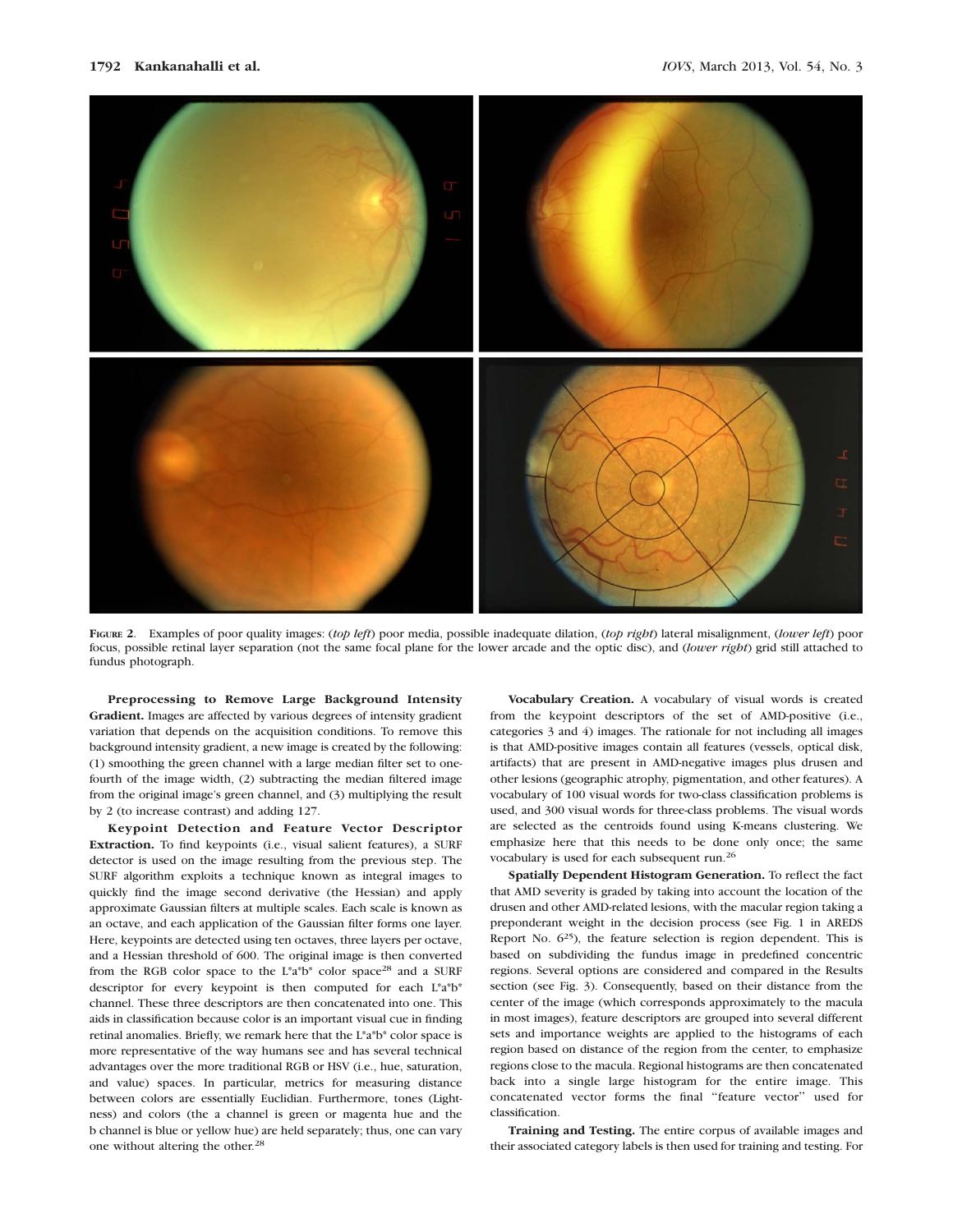

FIGURE 3. The three grids tested: (left) grid based on AREDS specifications, (center) grid with equally spaced circles, and (right) custom grid with a large central circle near the macula.

each image, a final feature vector (visual word histogram) is generated once and for all. As is standard in machine learning applications, an Nfold cross-validation approach is used. This consists of subdividing the data set into  $N$  equally sized folds (i.e., subsets), using  $N - 1$  folds for training, and the remaining Nth fold for testing. Then, a random forest classifier is trained using the training data set. The random forest algorithm uses the consensus of a large number of weak (only slightly better than chance) binary decision trees to classify the testing images into different severity classes.29 For the two-class problems the random forest consisted of 1000 decision trees, whereas for the three-class problem it consisted of 2500.

## **RESULTS**

## Classifications Problems

For the purpose of this study, we evaluated the performance of the algorithm based on several two-class problems among the various AMD categories: (1) {1 & 2} vs. {3 & 4}; (2) {1 & 2} vs. {3}; (3) {1} vs. {3}; (4) {1} vs. {3 & 4}, and one three-class classification problem:  $\{1 \& 2\}$  vs.  $\{3\}$  vs.  $\{4\}$ . These problems were structured to discriminate between intermediate stage individuals, for whom treatment would help to maintain vision at a useful level, and other individuals that were either not at risk or too advanced. It was judged appropriate to cluster category 2 with category 1 since both categories have little clinical relevance to the risk of the need for monitoring for the advanced stage of AMD or the need to consider dietary supplements compared with either category 3 or category 4.

#### Selection of Good Images

As is customary in ARIA processing for detection of AMD or diabetic retinopathy, a first step is applied to select good quality images.<sup>30,31</sup> From the initial data set, only "good quality'' images are retained. In our study, this was performed in two ways: manually and automatically. The automated selection of good quality images is essentially a problem of classifying images into good versus poor images. For this classification, we have also used a visual words approach that is essentially identical to the approach we reported earlier to classify fundus images into different levels of AMD severity, minus the spatial histogram generation step (since, unlike the AMD classification problem, the location of certain image features does not generally correlate with its quality). As should be noted, good versus poor image classification was also used in the study reported by Niemeijer et al.<sup>31</sup> We evaluated the performance of our good versus poor image classifier on a data set of 400 AREDS images that were manually ground-truthed as either ''good'' or ''bad'' using a 5-fold performance cross-validation. This approach resulted in a specificity of 93.0%, a sensitivity of 94.5%, a positive predictive value (PPV) of 93.1% and a negative predictive value (NPV) of 94.4%, and an accuracy of 93.8%.

As shown in Table 2, the number of patients and images available for training and testing purposes is unequal among the four AMD categories. Because of this, the following cohorts were considered:

Data Set with Maximum Number of Images per Class (Denoted MIPC). This is a subset of automatically selected

TABLE 2. Number of Images and Corresponding Unique Patients in Each Data Set

| Set               | Number of<br><b>Unique Patients</b> | Number of<br><b>Total Images</b> | Images in<br>Category 1 | Images in<br>Category 2 | Images in<br>Category 3 | Images in<br>Category 4 |
|-------------------|-------------------------------------|----------------------------------|-------------------------|-------------------------|-------------------------|-------------------------|
| EIPC <sup>+</sup> | 468                                 | 2145                             | 626                     | 89                      | $715*$                  | $715*$                  |
| MIPC‡             | 476                                 | 2772                             | 626                     | 89                      | 1107                    | 950                     |
| $MS\$             | 236                                 | 384                              | 180                     | 13                      | 113                     | 78                      |

\* Depending on the test, this number may be lower to keep each ''total class'' equal. For example, in the problem of classifying categories {1} vs. {3} only 626 images would be used (selected randomly) from category 3, since the maximum number of images for category 1 is 626. Similarly, in the test {1 & 2} vs. {3 & 4}, 715 images would be selected randomly from categories 3 and 4, since the maximum number of images for categories 1 and 2 combined is 715 (a number lower than the maximum number of images for categories 3 and 4 combined, 2057).

† Data sets with equal number of images per class.

‡ Data sets with maximum number of images per class.

§ Manually selected data sets.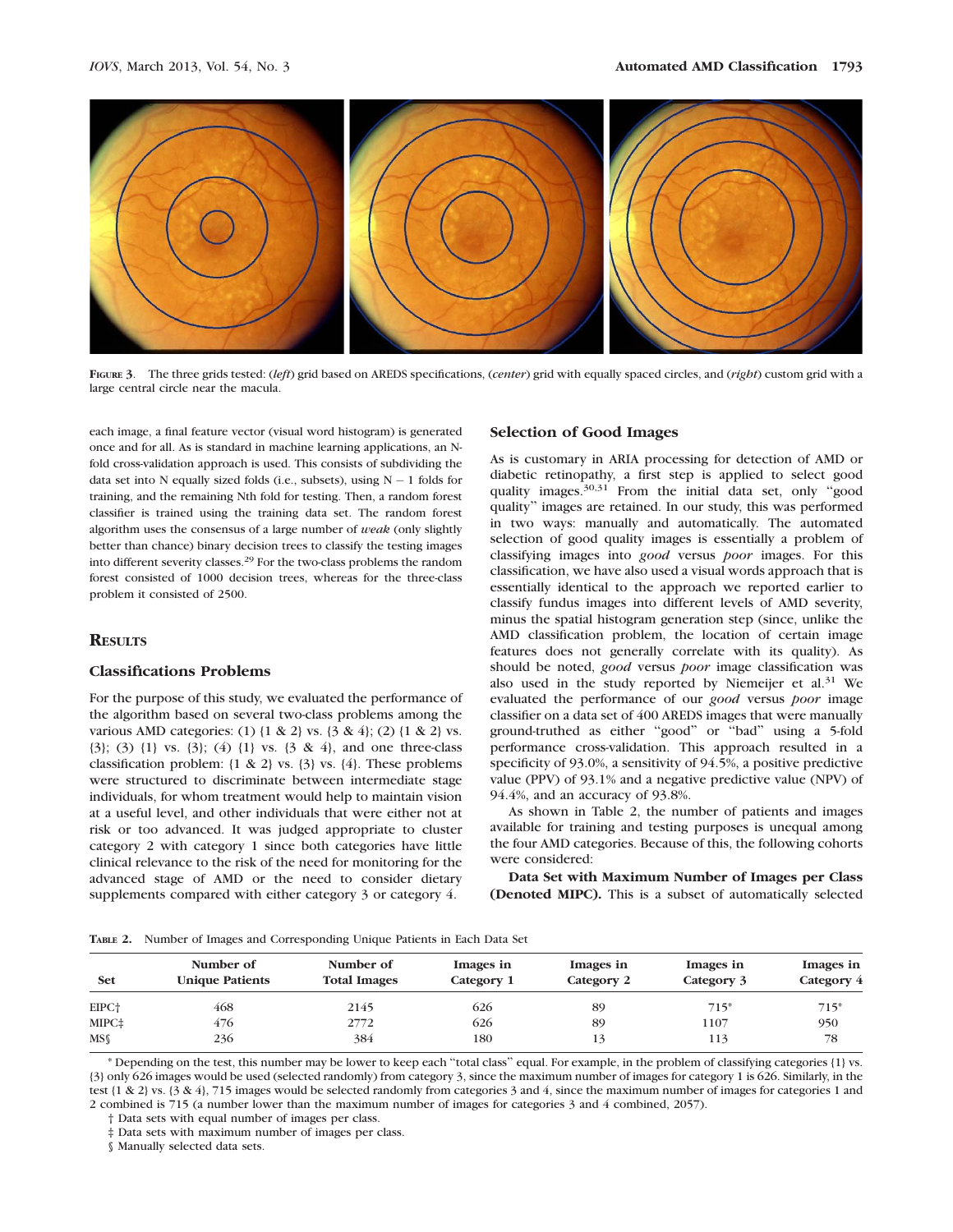TABLE 3. Comparing Performance Results for the Three Grid Schemes Shown in Figure 3 for the Problem of Classifying Categories {1 & 2} vs.  $\{3 \& 4\}$ , and Using EIPC

| Grid         | <b>Specificity</b> | Sensitivity | <b>PPV</b> | <b>NPV</b> | Accuracy |
|--------------|--------------------|-------------|------------|------------|----------|
| <b>AREDS</b> | 92.3%              | 91.3%       | 92.3%      | 91.4%      | 91.8%    |
| Regular      | 92.9%              | 91.3%       | 92.8%      | 91.5%      | 92.1%    |
| <b>Broad</b> | 95.4%              | 95.5%       | 95.4%      | 95.5%      | 95.5%    |

images of good quality where the number of images in each AREDS category was kept as large as possible.

Data Set with Equal Number of Images per Class (Denoted EIPC). This is a subset of automatically selected images of good quality where the numbers of images in each AREDS category was kept equal. Depending on the test, this number may be lower to keep the ''total number in each class'' equal. For example, in the test {1} vs. {3} only 626 images would be used (selected randomly) from category 3, since the maximum number of images for category 1 is 626. Similarly, in the test  $\{1 \& 2\}$  vs.  $\{3 \& 4\}$  715 images would be selected randomly from categories 3 and 4, since the maximum number of images for categories 1 and 2 combined is 715 (a lower number than the maximum number of images for categories 3 and 4 combined, 2057.)

Data Set with Manually Selected Images (Denoted MS). This is a much reduced subset of images that were selected manually, deemed to be of ''good quality,'' without an attempt at a full search or optimization.

# Sensitivity and Specificity of Automated Classification Compared with Expert Fundus Grading

The number of true positives (denoted TP), false positives (FP), true negatives (TN), and false negatives (FN) using our automated AMD severity classification method was compared with the expert fundus grading provided in the NIH database with respect to the following:

Sensitivity (also called probability of detection) is defined as  $TP/(TP + FN)$  (i.e., percentage of retinas correctly identified as having the AMD category of interest as determined by the expert fundus grading); specificity is defined as  $TN/(TN + FP)$ (i.e., percentage of retinas correctly identified as not having the AMD category of interest as determined by the expert fundus grading); positive predictive value (PPV), the probability that a retina identified as having the AMD category of interest actually has that classification as determined by the expert grading, is defined as  $TP/(TP + FP)$ , and *negative predictive value* (NPV), the probability that a retina identified as not having the AMD

TABLE 4. Performance Results for the Various Two-Class AMD Severity Classification Problems

| <b>AMD</b><br>Category<br><b>Test</b> |             |       | Set Specificity Sensitivity PPV |             | <b>NPV</b> Accuracy |
|---------------------------------------|-------------|-------|---------------------------------|-------------|---------------------|
| ${1 \& 2}$ vs.                        | <b>EIPC</b> | 95.4% | 95.5%                           | 95.4% 95.5% | 95.5%               |
| $\{3 & 4\}$                           | <b>MIPC</b> | 91.6% | 97.2%                           | 97.1% 91.9% | 95.7%               |
|                                       | MS          | 98.4% | 99.5%                           | 98.4% 99.5% | 98.9%               |
| ${1 \& 2}$ vs.                        | EIPC.       | 96.1% | 96.1%                           | 96.1% 96.1% | 96.1%               |
| $\{3\}$                               | <b>MIPC</b> | 95.7% | 96.0%                           | 97.2% 94.0% | 95.9%               |
| $\{1\}$ vs. $\{3\}$                   | <b>EIPC</b> | 98.6% | 95.7%                           | 98.5% 95.8% | 97.1%               |
|                                       | <b>MIPC</b> | 96.3% | 96.8%                           | 97.9% 94.5% | 96.7%               |
| $\{1\}$ vs. $\{3 \&$                  | <b>EIPC</b> | 96.0% | 94.7%                           | 96.0% 94.8% | 95.4%               |
| 4}                                    | MIPC.       | 95.4% | 97.7%                           | 98.6% 92.3% | 97.1%               |

TABLE 5. Performance Results for the Three-Class AMD Severity Classification Problem

| AMD<br><b>Category Test</b> | <b>Set</b>  | <b>Accuracy</b> | <b>Confusion Matrix</b> |          |        |
|-----------------------------|-------------|-----------------|-------------------------|----------|--------|
| $\{1 \& 2\}$ vs. $\{3\}$    | <b>EIPC</b> | 91.8%           | 89.23%                  | 7.27%    | 3.50%  |
| $VS. \{4\}$                 |             |                 | 11.33%                  | 86.43%   | 2.24%  |
|                             |             |                 | 0.28%                   | $0.00\%$ | 99.72% |
|                             | <b>MIPC</b> | 90.2%           | 83.78%                  | 3.36%    | 12.86% |
|                             |             |                 | 2.80%                   | 90.69%   | 6.51%  |
|                             |             |                 | 1.47%                   | 3.79%    | 94.74% |

category of interest is indeed not that category as determined by the expert fundus grading, is defined as  $TN/(TN + FN)$ ; and accuracy, the total percentage of retinas correctly categorized by the automatic algorithm as categorized by the expert fundus grading, is defined as  $(TP + TN)/(TP + FP + TN + FN)$ .

Results obtained for the different regional retinal division schemes (as discussed in the histogram generation step of the algorithm) were compared. The AREDS regions are based on the scheme developed by the AREDS group.<sup>25</sup> It contains regions with radii equal to 1/3, 1, and 2 times the disk diameter. Alternatively, an equally spaced regional division was tested along with an unequal (termed ''broad'') division that emphasized the size of the central region (as opposed to the smaller and more focused central region used in the AREDS division scheme). As seen in Table 3, the best performance was obtained for the ''broad'' subdivision. By design, the field 2 images are centered near or on the macular region. The ''broad'' approach guarantees the consistent inclusion of the macular region without having to determine exactly the macular location.

Results of the two-class classification problems are shown in Table 4, whereas Table 5 provides additional results in the form of a confusion matrix for the  $\{1 \& 2\}$  vs.  $\{3\}$  vs.  $\{4\}$ classification problem. As can be seen from Table 4, the best results were obtained when image quality was determined manually (i.e., MS) as opposed to automatically. This underscores the importance of obtaining high quality fundus images. Comparison between EIPC and MIPC results did not show either approach as being clearly superior. Nevertheless, overall, EIPC did somewhat better than MIPC. Table 6 shows the results for the three-class classification test. Again, the EIPC approach performed slightly better than MIPC, although it is worth noting that MIPC outperformed EIPC in classifying category 3.

## **DISCUSSION**

Our method for automatic colored fundus photography AMD severity classification was developed and tested on the available pool of digitized fundus photographs. Overall, the results are very promising across different classification

TABLE 6. Individual Class Performance Results for the Three-Class AMD Severity Classification Problem

| <b>Set</b> |       |       | Class Specificity Sensitivity | <b>PPV</b> | <b>NPV</b> | <b>Accuracy</b> |
|------------|-------|-------|-------------------------------|------------|------------|-----------------|
| EIPC.      | 1 & 2 | 94.2% | 89.2%                         | 88.5%      | 94.6%      | 92.5%           |
|            | 3     | 96.4% | 86.4%                         | 92.2%      | 93.4%      | 93.1%           |
|            | 4     | 97.1% | 99.7%                         | 94.6%      | 99.9%      | 98.0%           |
| MIPC.      | 1 & 2 | 97.8% | 83.8%                         | 93.0%      | 94.5%      | 94.2%           |
|            | 3     | 96.4% | 90.7%                         | 94.4%      | 94.0%      | 94.1%           |
|            | 4     | 91.0% | 94.7%                         | 84.6%      | 97.1%      | 92.3%           |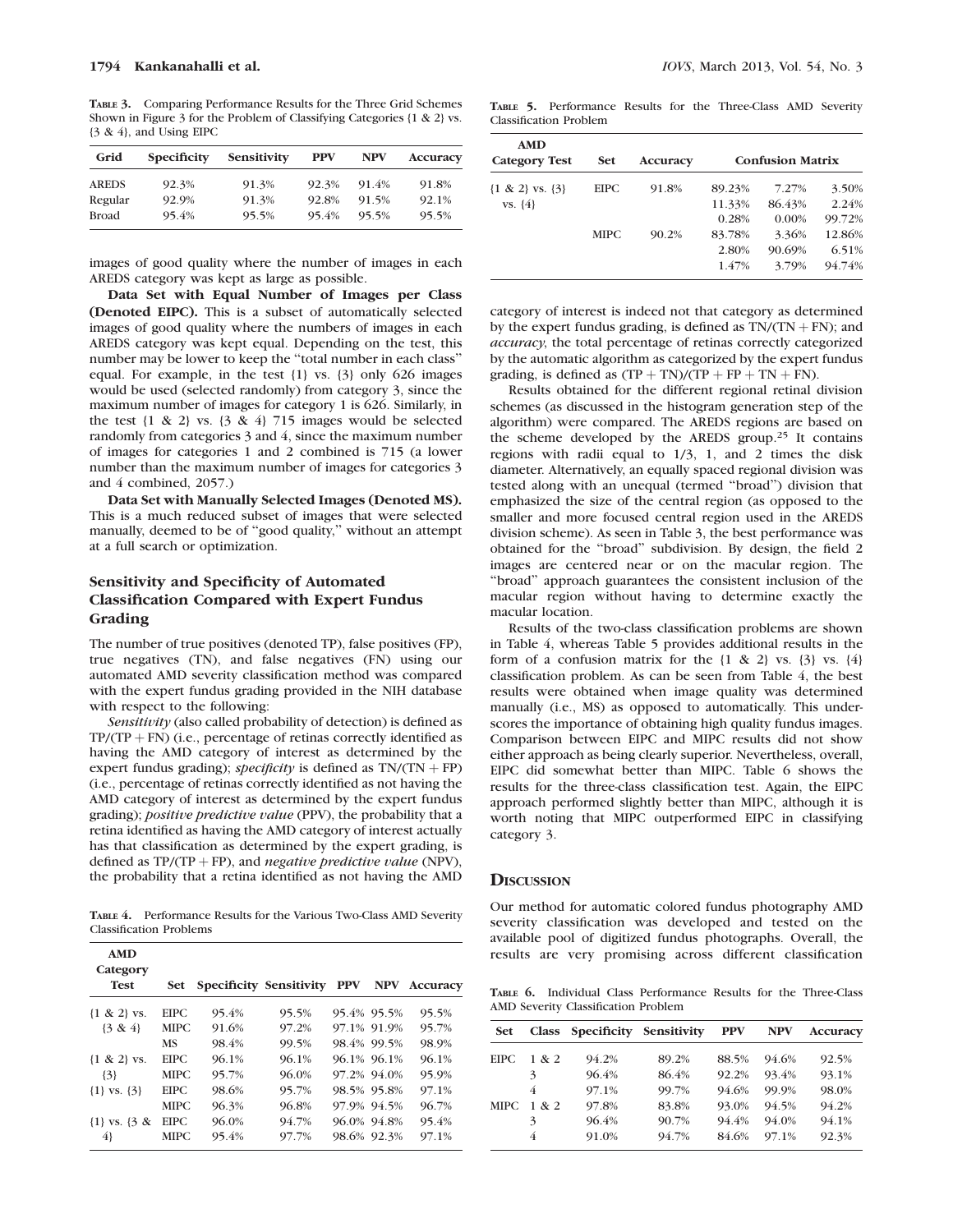problems, consisting from four different categories of AMD either unmixed or grouped together, with some details and variations that are discussed in the following text.

As observed in the previous section, and as should be expected, the algorithm performs best when applied to good quality images (see Table 4). As is often the case in ARIA methods, a good quality image selection step was first used prior to retinal image analysis. Although image quality was rated by the AREDS reading centers, this information was not made available through the NIH publicly accessible database. Consequently, in our study, an automated algorithm was developed to select good quality images. In addition, a manual selection process was also considered, which allowed us to assess the performance of the automated good quality selection algorithm. Since the number of manually selected images was sufficient for the problem of classifying categories  ${1 \& 2}$  vs.  ${3 \& 4}$ , the performance results were also computed and reported for that problem in Table 4. These results reveal that, although the best performance was obtained when image quality was determined manually (see Table 4, where MS has 98.9% accuracy for classifying categories {1 & 2} vs. {3 & 4}), performance for automatically selected images was also very good (accuracy equal to 95.5% for classifying categories {1 & 2} vs. {3 & 4} and 97.1% for {1} vs. {3}, with the automated quality selection using EIPC). As it stands, our automatic good quality image selection algorithm makes some errors, and with a specificity of 93.0%, 7% of the images automatically classified as good quality may actually be poor quality images. We would therefore expect our performance to improve if the quality selection is improved as well, which is a possible area of future work.

It should be noted that the digitized images in the AREDS study were not created directly in a digitized format but instead were obtained by digitizing a Kodachrome or Ektachrome (both Kodak, Rochester, NY, but now discontinued), or an approved equivalent slide transparency film. As a result, even images that were deemed of good quality are probably not as good as the original film photographs, or as can be obtained using fundus images that are captured in native digitized format.

The increased use of native digital fundus images raises the issue of whether differences between the method of image capture might alter the performance of our automated AMD classification approach. As noted in the study reported by Hubbard et al., $3^2$  the quality of the best digital images matches that of the best digitized film images. Nevertheless, it was also noted that natively digitized images tend to exhibit more variability in brightness, contrast, and color balance when compared with images that are originally captured on film. Some of the fundamental reasons noted include the following: (1) digital cameras may have a stronger response to red than to green, which can lead to images that have a strong red component compared with green; (2) digital cameras may have a narrower dynamic range than film cameras, which makes it more difficult to find the best illumination level; or (3) the response profile of a digital camera is linear, whereas film is nonlinear (i.e., curved). As a result, in film, the red response is damped as illumination increases, whereas the digital image saturates. In spite of this, we believe native digital imagery would not present problems that could not be addressed with minor variations in the preprocessing phase of our algorithm (e.g., dealing with possible oversaturation and histogram equalization). Because of the inherent agnostic nature of the underlying visual words technique we have used, and the fact that it adapts to the underlying corpus of training images, we believe our method would perform well with natively digitized images. This belief, however, remains to be tested and is planned as future work. The newer AREDS 2 data set (not yet

available to the public) is made up of both film and native digital imagery in approximately a  $1:3$  ratio<sup>32</sup> and clearly presents an opportunity to test the robustness of our algorithm in the future.

Table 3 demonstrates the importance of grid selection to algorithm performance. The grids considered are shown explicitly in Figure 3. The summary of the results in Table 3 shows that grids with larger central regions yield better algorithm performance. Indeed, these grids are more immune to issues associated with images not being exactly centered. The grids shown in Figure 3 are the only ones we have considered at this time. Nevertheless, additional future efforts could be directed at finding an optimum grid design that captures the clinically relevant aspects of AMD severity as closely as possible. However, it should be kept in mind the data for grading have been previously well established for the standard AREDS grid in multiple clinical trials, possibly making this specific grid more relevant for future possible clinical applications.

Overall, results show good performance for the three-class problem classification with some small differences, depending on the image partitioning, which may be due to the fact that a bias may arise when the maximum number of exemplars is used. As noted previously, the EIPC data selection did somewhat better than did MIPC. Table 5 (confusion matrix) and Table 6 (metrics) show individual results for the three-class problem {1 & 2} vs. {3} vs. {4}. In the future, more efforts will be directed toward automated AMD severity classification for three or more classes.

Finally, we believe that, to the best of our knowledge, the tests we have conducted have been done on the largest data set used thus far with respect to automated classification of AMD severity. Because of this, the results obtained are promising in regard to applying such an algorithm over a larger population data set of the same type as the AREDS data set, specifically for a population composed of individuals of different ethnicities between 50 and 80 years of age.

In conclusion, we developed a method based on visual words to automatically classify the severity of AMD from fundus retinal images and focused on discriminating category 3 AMD (the intermediate stage of AMD) versus the early stage of AMD or no AMD or both. The algorithm was tested on the AREDS image data set. The resulting performance metrics show good promise for the application of the algorithm over fairly large data sets, which is important from a health policy perspective.

#### References

- 1. Bressler NM. Age-related macular degeneration is the leading cause of blindness. JAMA. 2004;291:1900–1901.
- 2. Bressler NM, Chang TS, Fine JT, Dolan CM, Ward J. Improved vision-related function after ranibizumab vs photodynamic therapy: a randomized clinical trial. Arch Ophthalmol. 2009; 127:13–21.
- 3. Chang TS, Bressler NM, Fine JT, Dolan CM, Ward J, Klesert TR. Improved vision-related function after ranibizumab treatment of neovascular age-related macular degeneration: results of a randomized clinical trial. Arch Ophthalmol. 2007;125:1460– 1469.
- 4. Age-Related Eye Disease Study (AREDS) Research Group. A randomized, placebo-controlled, clinical trial of high-dose supplementation with vitamins C and E, beta carotene, and zinc for age-related macular degeneration and vision loss: AREDS report no. 8. Arch Ophthalmol. 2001;119:1417–1436.
- 5. Bressler NM, Bressler SB. Photodynamic therapy with verteporfin (Visudyne): impact on ophthalmology and visual sciences. Invest Ophthalmol Vis Sci. 2000;41:624-628.